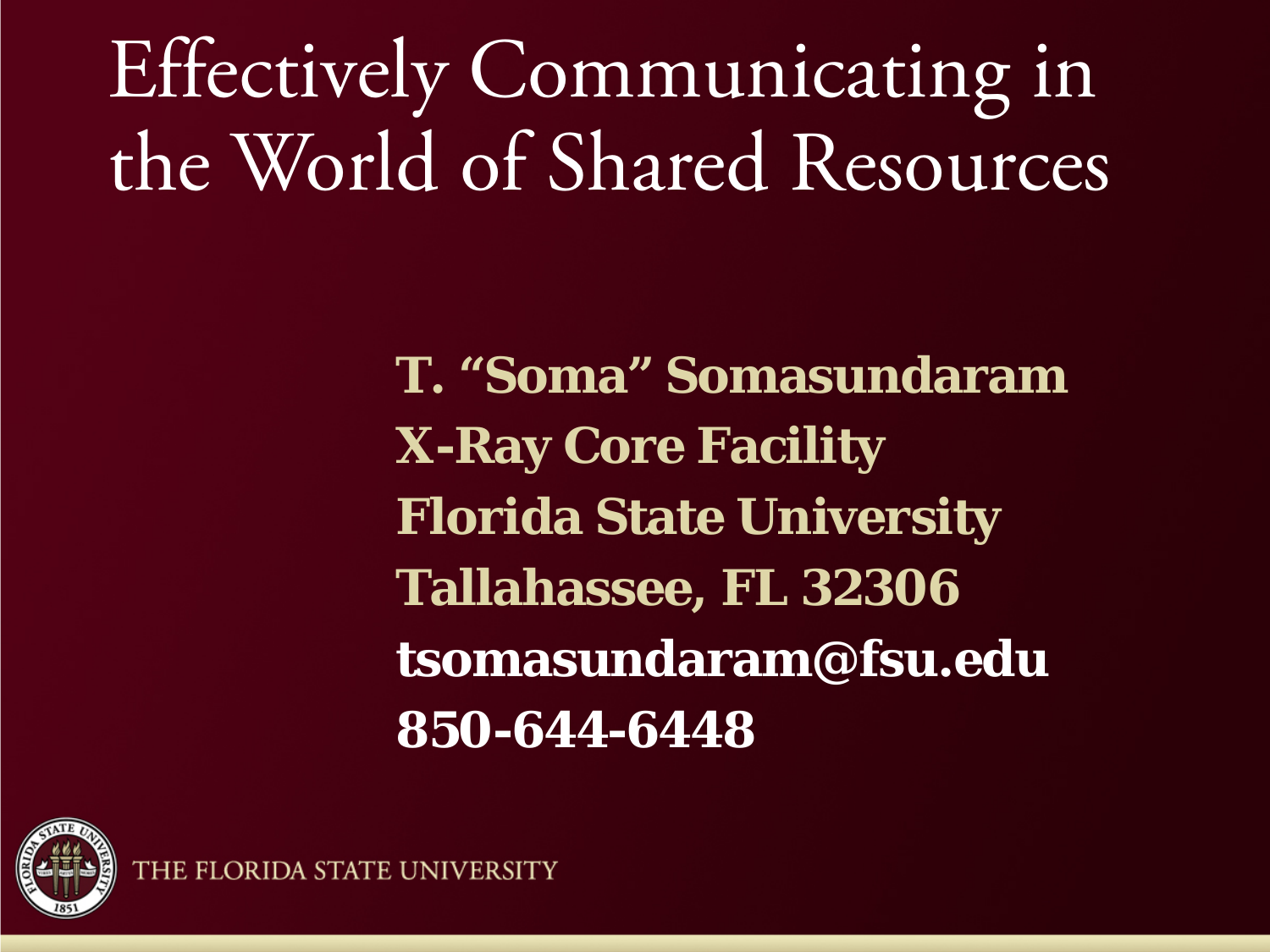# Methods of Communications

#### • **Overview**

- **❖** List-serv and E-mail
- **❖** Client surveys
- **❖** Website
- Social Media
- *S* Yearly User Meeting
- **❖** Bootcamp
- Local Symposia

THE FLORIDA STATE UNIVERSIT

University-wide Network



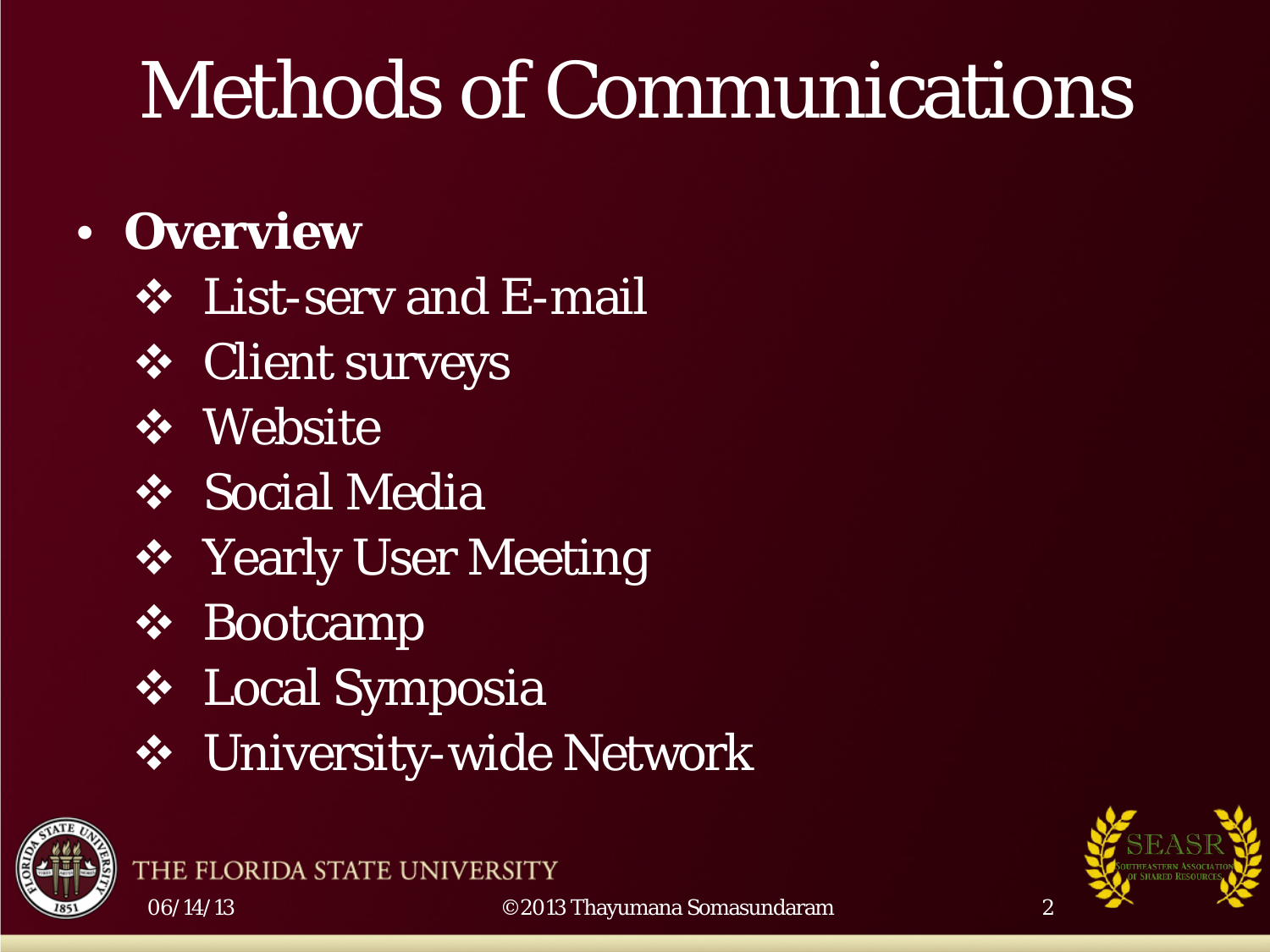### Effective Communications

- **Set-up a List-Serv and use e-mail**
	- Mandatory for all users
	- Communicate updates and news
	- E-mail for problem resolution (cc: parties)
	- Follow through w/ quick meeting w/ parties
- **Client surveys**

ORIDA STATE UN

- Feedback from current and new users
- Valuable for anonymous comments



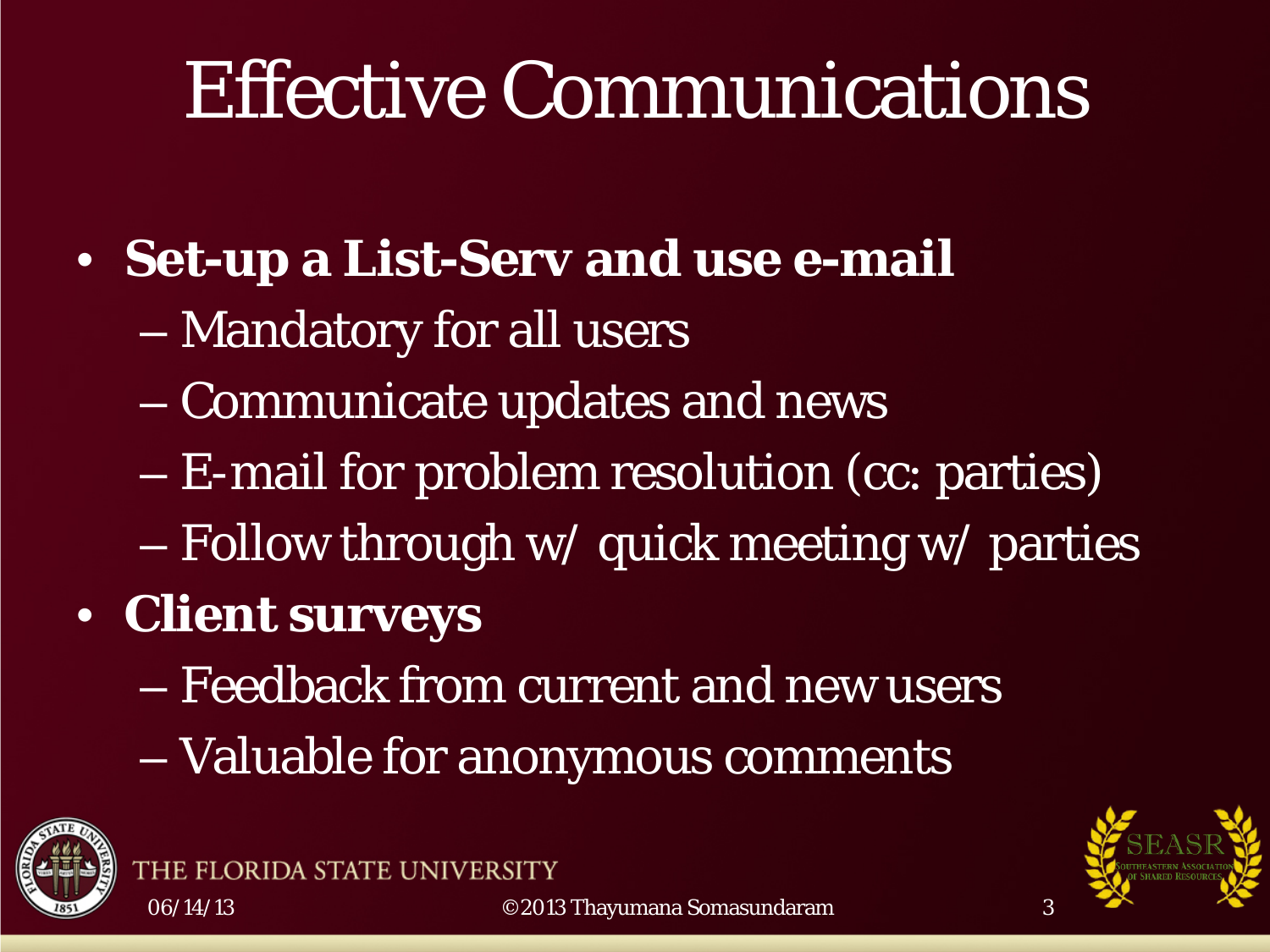# Website

- **Integral part of core's function**
	- Core Directors should have access
	- Not static but dynamic
	- Findable and searchable
		- Linking other cores
	- Emphasize the technique
		- Instrument is a tool

ORIDA STATE UNIV

• Duplication doesn't mean excess capacity



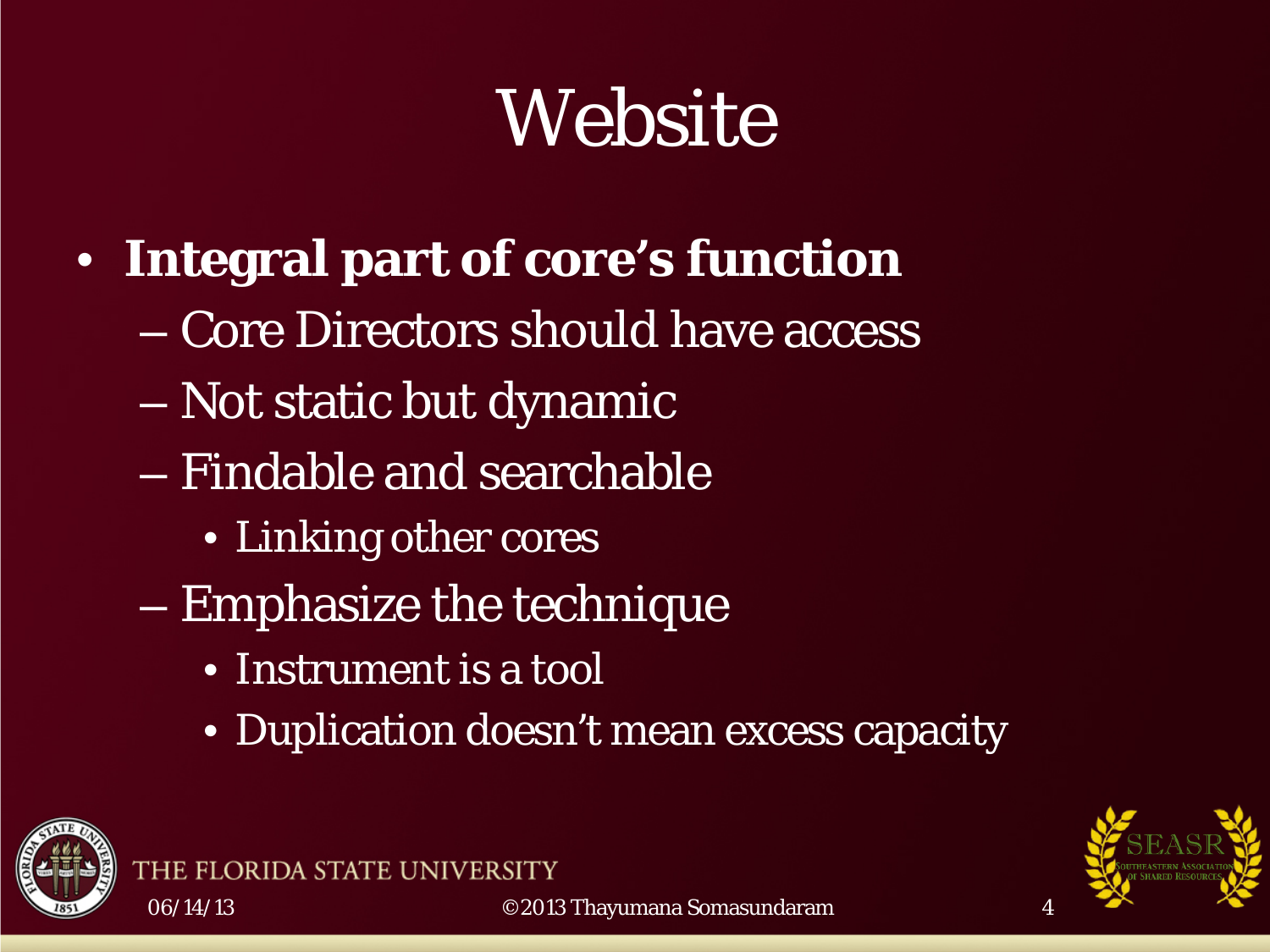# Social Media

- Social Media
	- Provide information
		- Scheduling

ORIDA STATE UNIVER

- Blogs
- Facebook, Twitter, Google+ can help
	- But have their own problems
	- Content, Control, Relevance, & Updates



THE FL

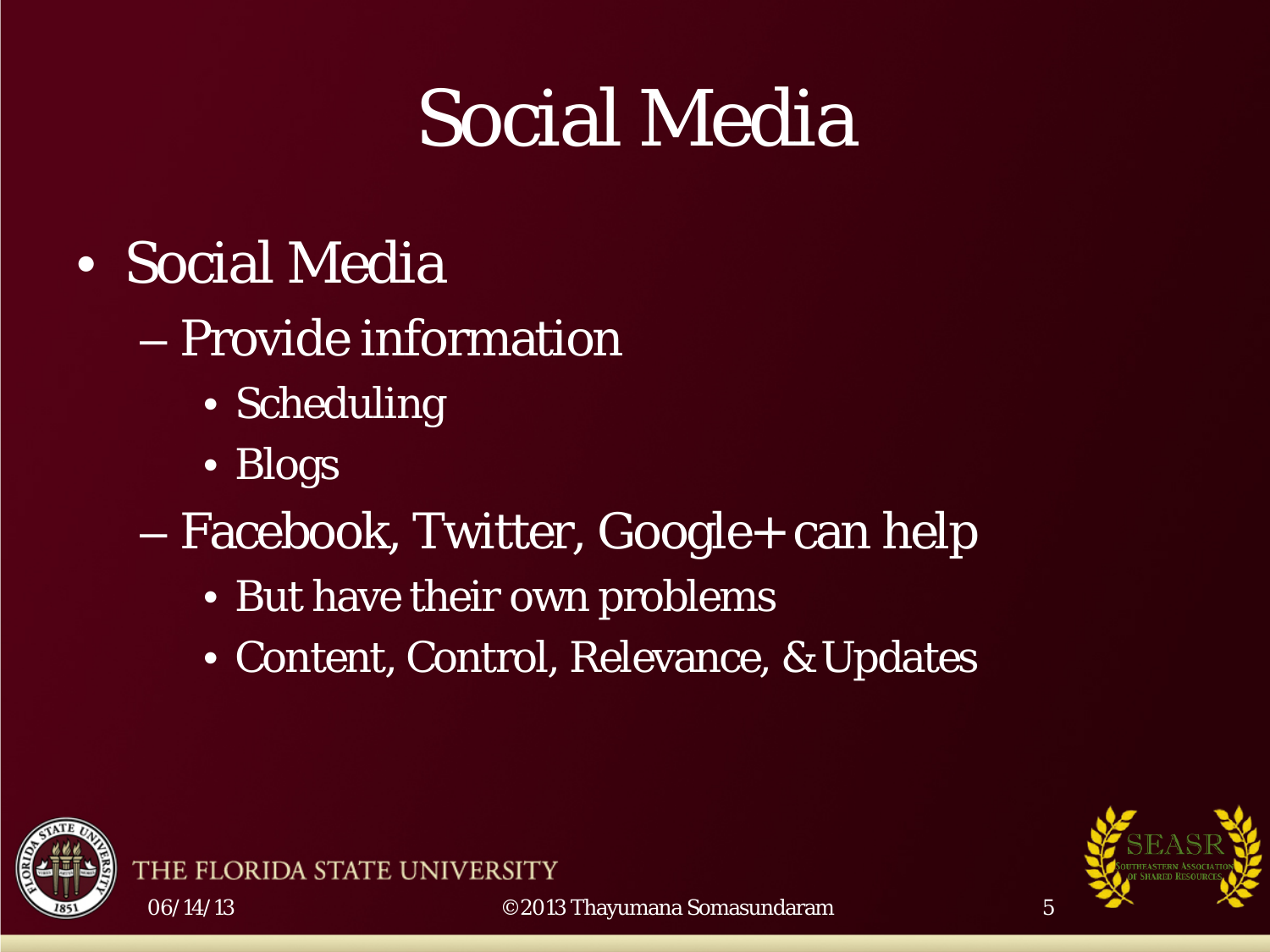# Communications Strategy

### • **Yearly user meeting**

- Require attendance one person/group
- Discuss core's direction and follow-up

#### • **Yearly Bootcamp**

- Invite new users to attend it
- Emphasize advantage to groups

#### • **Local symposia**

- Inform about your core to new units
- Expand user base





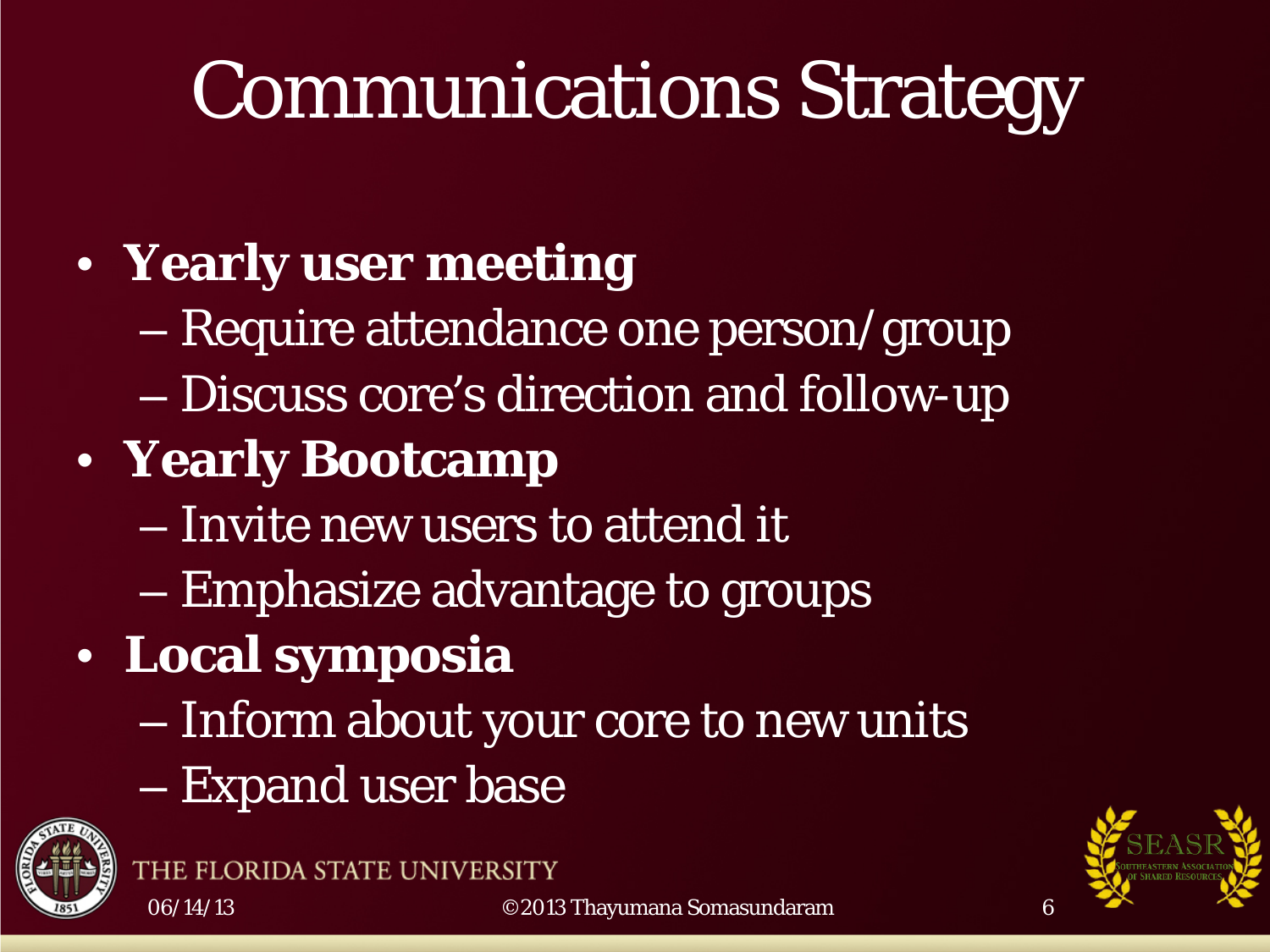# Communications Strategy

- **University-wide Network**
	- Cross-promote
	- Explain the uniqueness of your core
	- You define your core's role
- **Adapt to changing roles**
	- Add new services
	- Expand core's role

ORIDA STATE UNI



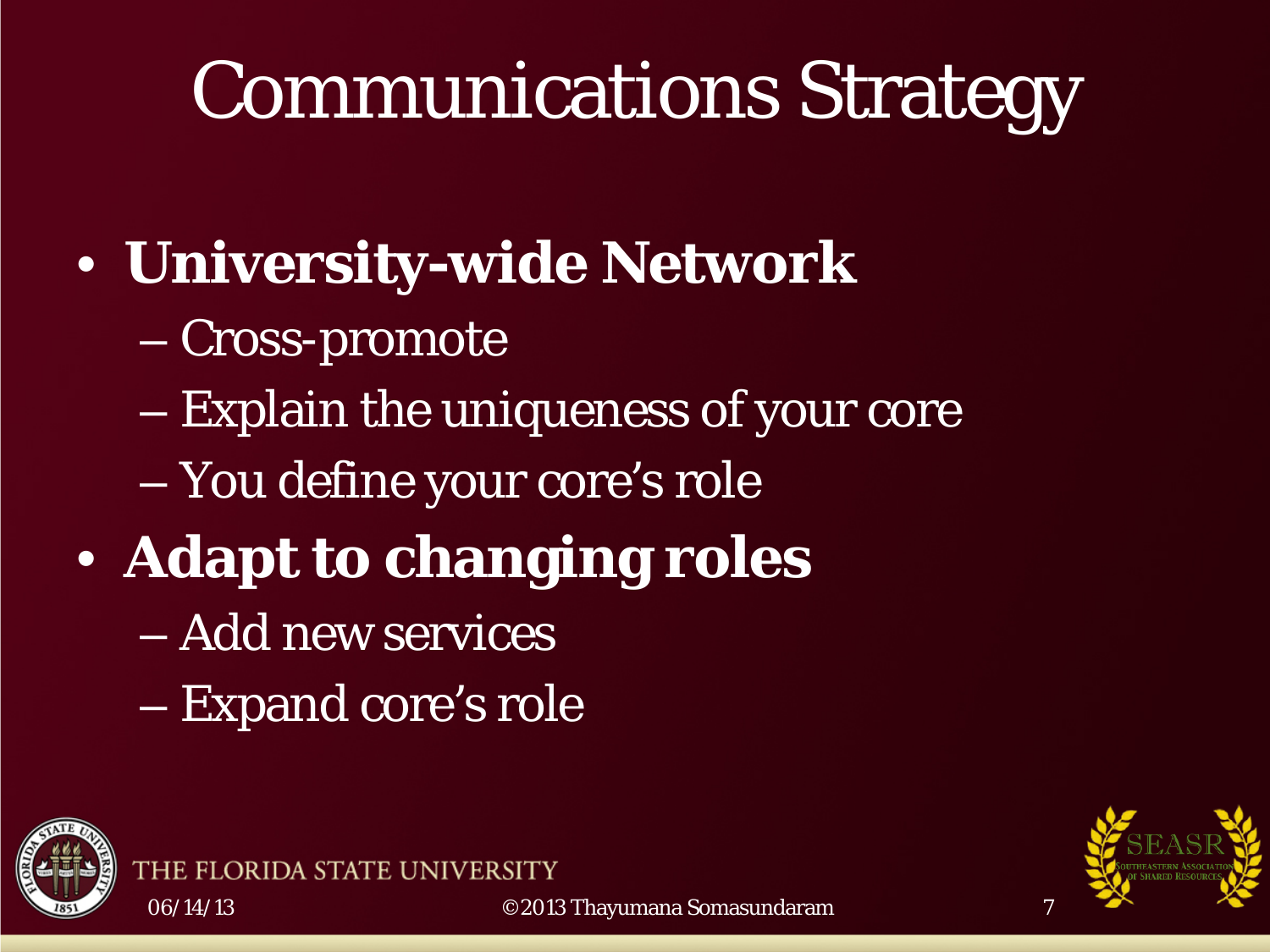



THE FLORIDA STATE UNIVERSITY



06/14/13 © 2013 Thayumana Somasundaram 8